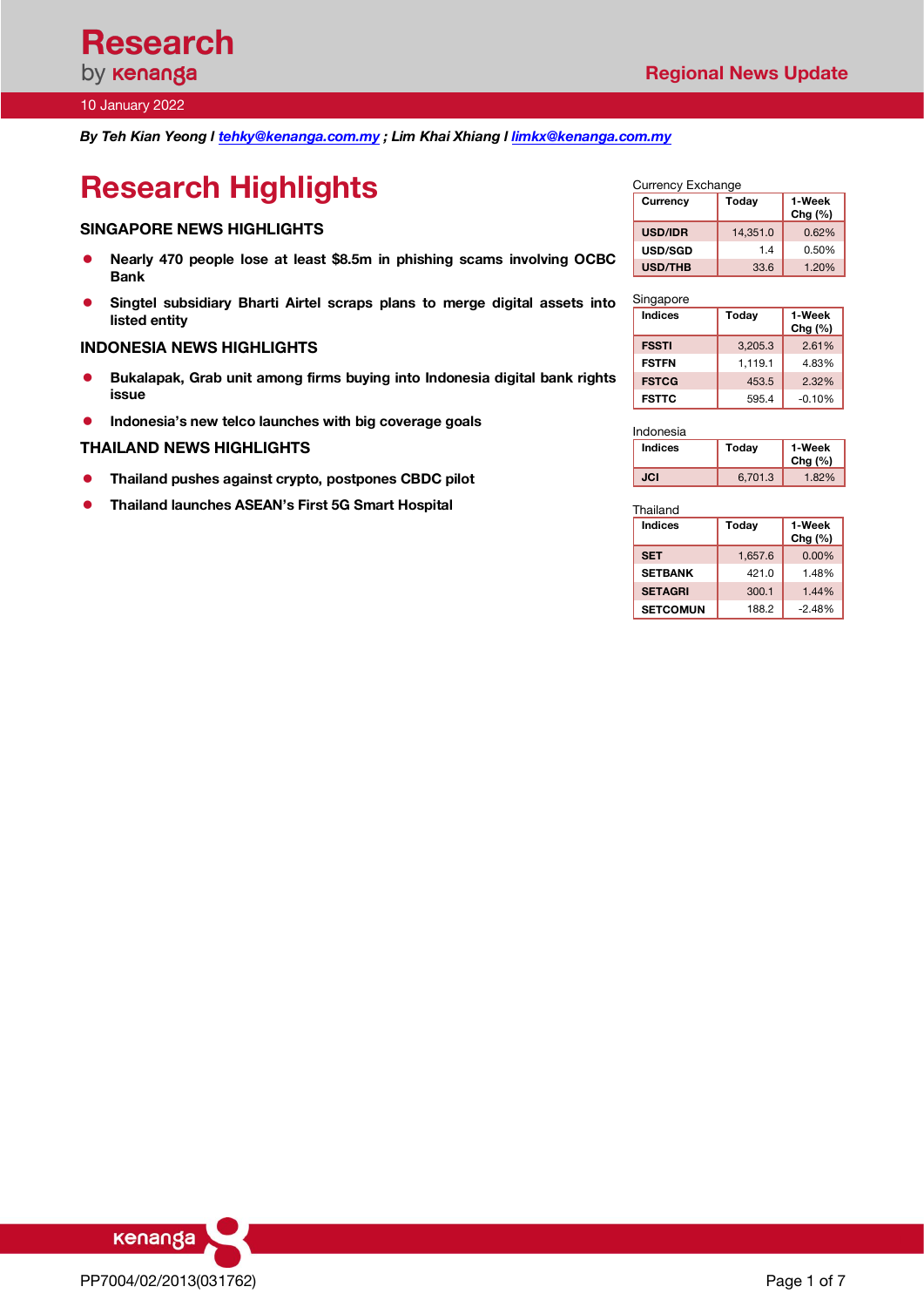# **Singapore's Corporate News**

# § **Nearly 470 people lose at least \$8.5m in phishing scams involving OCBC Bank**

Since the start of December, at least 469 people have fallen prey to phishing scams involving OCBC Bank, with reported losses totalling at least \$8.5m. Most of the amount was lost over the past two weeks, said the police in a media release on Thursday evening (Dec 30). Over the Christmas weekend alone, OCBC said 186 customers lost about \$2.7m. Victims received unsolicited SMSes purporting to be from the bank, claiming there were issues with their banking accounts and they had to click on a link given in the message to resolve the issue. *(The Straits Times)*

# § **Singtel subsidiary Bharti Airtel scraps plans to merge digital assets into listed entity**

Bharti Airtel, the subsidiary of Singapore Telecommunications (Singtel), has announced on Jan 4 that it will withdraw the scheme of arrangement for a new corporate structure it had announced in April last year. This follows the telecom sector reforms package announced by the Indian government in September, which Bharti says has "significantly boosted the outlook and investor confidence for the industry while simplifying the license framework". "With a strong balance sheet and 5G ready network, Bharti Airtel is well positioned to invest aggressively in the emerging growth opportunities offered by India's digital economy. The board of directors of Bhart Airtel is of the view that the existing corporate structure of the company is, therefore, optimal for leveraging these emerging opportunities and unlocking value while continuing to scale up Airtel's digital businesses," the company's statement reads. *(The Edge Singapore)*

# **Indonesia's Corporate News**

## § **Bukalapak, Grab unit among firms buying into Indonesia digital bank rights issue**

Indonesian e-commerce firm Bukalapak.com and conglomerate Salim Group will subscribe to a planned 4.8t rupiah (\$335.6m) rights issue by digital lender Allo Bank due to be launched next week, the bank said. Car marketplace Carro, a subsidiary of ride hailing and food delivery firm Grab, and Growtheum Capital Partners will also participate in the rights issue, the companies said in a joint statement with other investors and Allo Bank on Wednesday. Allo Bank, controlled by Indonesian tycoon Chairul Tanjung, plans to sell more than 10b shares at 478 rupiah a piece on Jan. 13-19, according to Allo Bank's rights issue prospectus filed to the stock exchange on Monday. *(Reuters)*

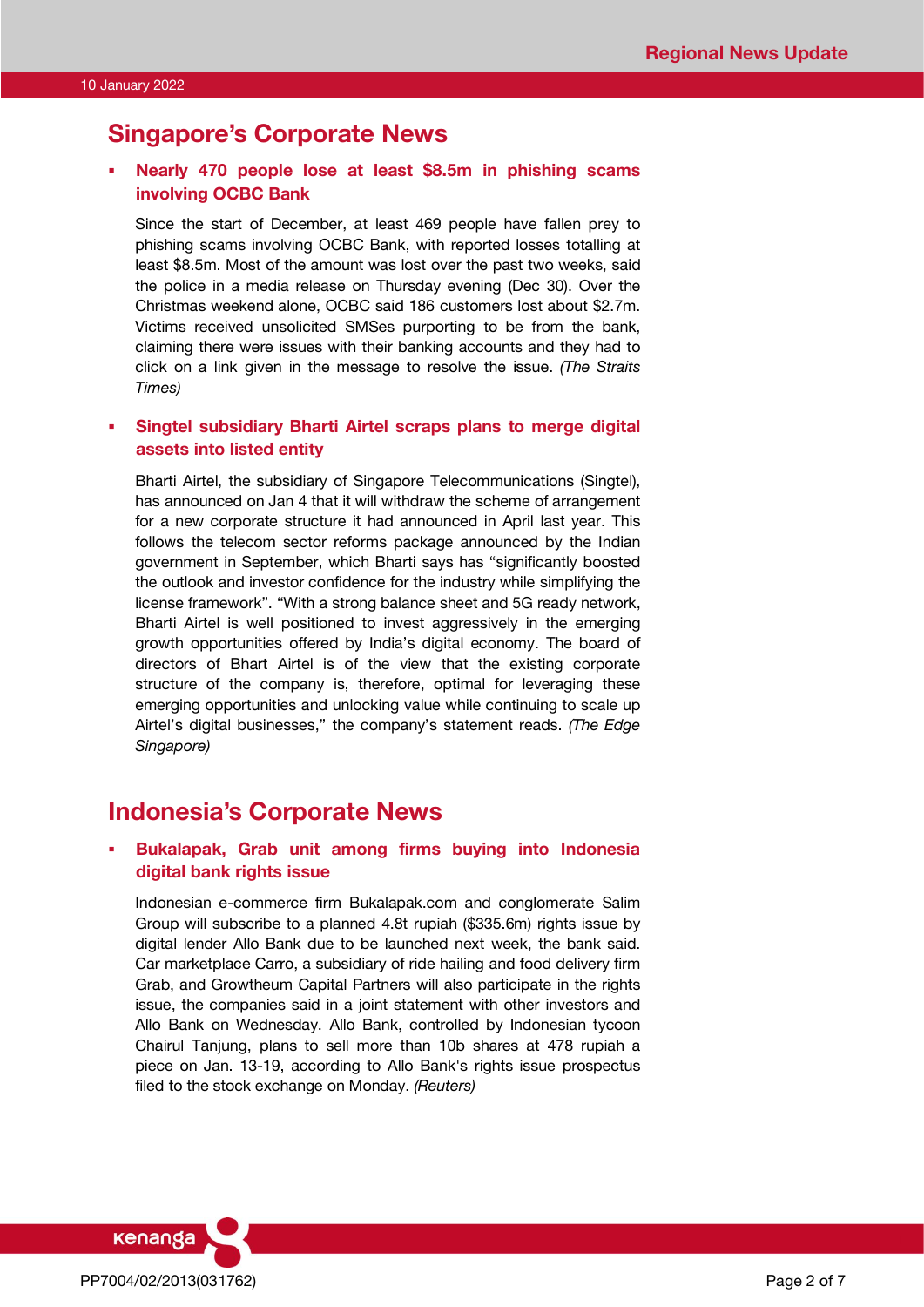### § **Indonesia's new telco launches with big coverage goals**

CK Hutchison and Ooredoo announced the completion of their Indonesian merger on Tuesday, having received the required shareholder and regulatory approvals. While the telcos themselves talked up their increased scale and ambitions to become the provider of choice in the country, the regulator's comments on the merger made it clear that they have had to agree to a fair amount of network development work in order to gain the green light. The telcos have two main commitments to adhere to, according to a statement from Indonesia's Minister of Communication and Information Johnny G Plate. The first is to grow the number of new mobile sites in the country by at least 11,400 by 2025, putting their total number of sites at 55,885 or more. Given that we're already at the beginning of 2022, that's a fair undertaking. *(Telecoms.com)*

# **Thailand's Corporate News**

### § **Thailand pushes against crypto, postpones CBDC pilot**

Last month, the Central Bank of Thailand announced that it expects public trials for its retail central bank digital currency (CBDC) to be delayed to late 2022. According to deputy central bank director Kasidit Tansanguan, the pilot project was originally planned for Q2 of 2022 and seeks to test the use of the CBDC in cash-like activities, albeit within a limited scale. Said 'cash-like' activities include transactions such as deposits, withdrawals, and fund transfers by around 10,000 customers as well as financial institutions. According to Kasidit, Thailand will "proceed slowly" after discussions with relevant parties and "careful consideration". *(Tech Wire Asia)*

### § **Thailand launches ASEAN's First 5G Smart Hospital**

Thailand Office of The National Broadcasting and Telecommunications Commission (NBTC), Siriraj Hospital, and Huawei Technologies (Thailand) Co., Ltd. have jointly launched the "Siriraj World Class 5G Smart Hospital." In a statement, Huawei said this project is the first and largest 5G smart hospital project in Thailand and the ASEAN region which aims to bring more efficient and convenient experience to patients by introducing technologies such as 5G, cloud, and artificial intelligence (AI), and promote Siriraj Hospital to become a model for smart hospitals in Thailand and the world. *(Digital News Asia)*

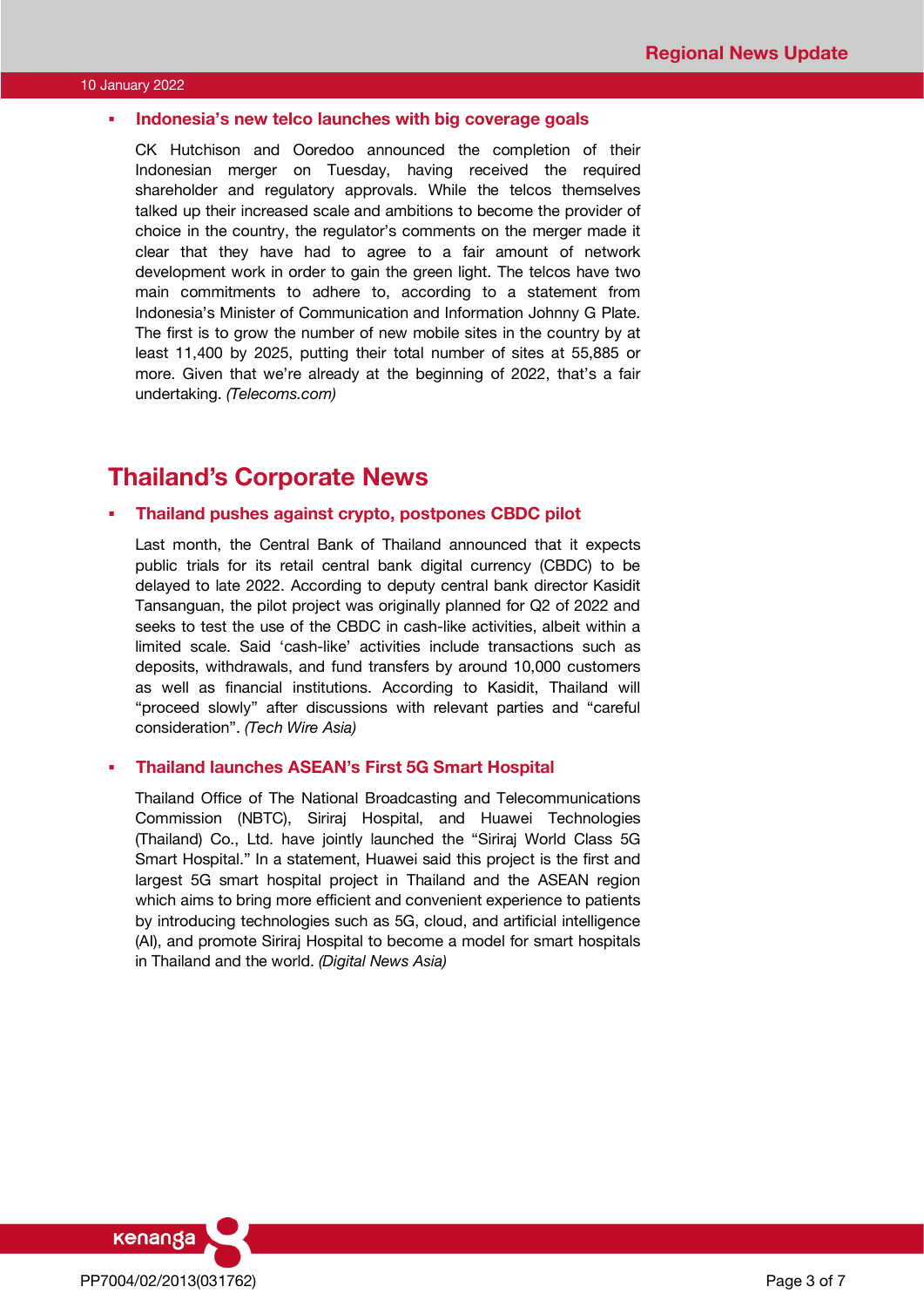**Regional Banking peers comparison based on Bloomberg estimation**

|                                                     | Local<br><b>Share</b> | <b>Market</b><br>Cap |                 |                 |                              |                 |            |             |             | Est.       | Est.  | <b>Historical</b> |
|-----------------------------------------------------|-----------------------|----------------------|-----------------|-----------------|------------------------------|-----------------|------------|-------------|-------------|------------|-------|-------------------|
|                                                     | Price @ 7             | (USDm)               | <b>CY21 P/E</b> | <b>CY22 P/E</b> | <b>Current</b><br><b>EPS</b> |                 | <b>PBV</b> | <b>CY21</b> | <b>CY22</b> | <b>DPS</b> | Yield | 12 Mth Div        |
| <b>Company Names</b>                                | <b>Jan 2022</b>       |                      | (x)             | (x)             |                              | <b>CY22 EPS</b> | (x)        | <b>ROE</b>  | <b>ROE</b>  | (sen)      | (%)   | Yield             |
| <b>Indonesia</b><br><b>BANK CENTRAL ASIA TBK PT</b> | 7,650.0               | 65,828.2             | 31.2            | 26.6            | 207.9                        | 232.1           | 4.8        | 15.8        | 16.6        | 11,587.7   | 1.5   | 1.5               |
| <b>BANK RAKYAT INDONESIA PERSER</b>                 | 4,190.0               | 44,244.7             | 20.8            | 15.1            | 258.1                        | 276.1           | 2.3        | 11.7        | 14.0        | 10,640.9   | 2.5   | 2.3               |
| <b>BANK MANDIRI PERSERO TBK PT</b>                  | 7,050.0               | 22,965.2             | 12.9            | 10.3            | 515.2                        | 586.1           | 1.7        | 13.1        | 14.9        | 28.910.2   | 4.1   | 3.1               |
| <b>BANK NEGARA INDONESIA PERSER</b>                 | 7,075.0               | 9,209.8              | 13.3            | 8.8             | 821.3                        | 836.6           | 1.1        | 8.5         | 11.7        | 11,095.9   | 1.6   | 0.6               |
| <b>BANK DANAMON INDONESIA TBK</b>                   | 2,400.0               | 1,637.3              | 10.7            | 7.7             | 431.6                        | 389.4           | 0.5        | 5.2         | 6.7         | 3.934.5    | 1.6   | 1.5               |
|                                                     |                       |                      | 17.8            | 13.7            |                              |                 |            | 10.9        | 12.8        |            |       | 1.8               |
| <b>Simple Average</b>                               |                       |                      |                 |                 |                              |                 |            |             |             |            |       |                   |
|                                                     |                       |                      |                 |                 |                              |                 |            |             |             |            |       |                   |
| <b>Singapore</b><br>DBS GROUP HOLDINGS LTD          | 34.4                  | 65.094.0             | 12.8            | 12.5            | 2.2                          | 2.5             | 1.5        | 12.4        | 12.3        | 116.3      | 3.4   | 3.0               |
| OVERSEA-CHINESE BANKING CORP                        | 11.9                  | 39.349.6             | 10.7            | 9.9             | 1.1                          | 1.1             | 1.1        | 9.9         | 10.2        | 51.1       | 4.3   | 3.4               |
| UNITED OVERSEAS BANK LTD                            | 28.3                  | 34,879.9             | 11.9            | 10.7            | 2.4                          | 2.6             | 1.1        | 9.7         | 10.3        | 119.5      | 4.2   | 3.5               |
| <b>Simple Average</b>                               |                       |                      | 11.8            | 11.0            |                              |                 |            | 10.7        | 10.9        |            |       | 3.3               |
|                                                     |                       |                      |                 |                 |                              |                 |            |             |             |            |       |                   |
| <b>Thailand</b>                                     |                       |                      |                 |                 |                              |                 |            |             |             |            |       |                   |
| SIAM COMMERCIAL BANK PUB CO                         | 124.5                 | 12.584.0             | 11.9            | 10.6            | 12.7                         | 12.9            | 1.0        | 8.3         | 8.9         | 420.5      | 3.4   | 3.0               |
| <b>BANGKOK BANK PUBLIC CO LTD</b>                   | 124.5                 | 7,074.0              | 8.9             | 7.8             | 18.9                         | 19.3            | 0.5        | 5.9         | 6.3         | 466.8      | 3.7   | 2.8               |
| <b>KASIKORNBANK PCL</b>                             | 142.5                 | 10,050.0             | 9.5             | 8.5             | 16.1                         | 16.2            | 0.7        | 7.7         | 8.2         | 345.9      | 2.4   | 2.1               |
| KRUNG THAI BANK PUB CO LTD                          | 13.5                  | 5,616.2              | 8.8             | 8.1             | 2.1                          | 2.1             | 0.5        | 5.9         | 6.3         | 46.7       | 3.5   | 2.0               |
| <b>BANK OF AYUDHYA PCL</b>                          | 38.3                  | 8,375.0              | 8.4             | 10.5            | 3.4                          | 4.3             | 0.9        | 10.8        | 8.2         | 79.3       | 2.1   | 2.0               |
| <b>Simple Average</b>                               |                       |                      | 9.5             | 9.1             |                              |                 |            | 7.7         | 7.6         |            |       | 2.4               |
|                                                     |                       |                      |                 |                 |                              |                 |            |             |             |            |       |                   |
| <b>Regional Average</b>                             |                       |                      | 13.2            | 11.3            |                              |                 |            | 9.6         | 10.4        |            |       | 2.4               |
|                                                     |                       |                      |                 |                 |                              |                 |            |             |             |            |       |                   |
| <b>Malaysia</b>                                     |                       |                      |                 |                 |                              |                 |            |             |             |            |       |                   |
| MALAYAN BANKING BHD                                 | 8.3                   | 23,483.8             | 12.2            | 11.8            | 0.7                          | 0.7             | 1.1        | 9.0         | 9.1         | 53.6       | 6.4   | 8.0               |
| CIMB GROUP HOLDINGS BHD                             | 5.5                   | 13,261.4             | 11.5            | 10.9            | 0.5                          | 0.5             | 0.9        | 7.8         | 8.1         | 21.6       | 4.0   | 2.8               |
| PUBLIC BANK BERHAD                                  | 4.2                   | 19,187.5             | 14.4            | 14.1            | 0.3                          | 0.3             | 1.7        | 11.5        | 11.2        | 14.5       | 3.5   | 4.9               |
| <b>HONG LEONG BANK BERHAD</b>                       | 19.1                  | 9,848.6              | 13.1            | 11.2            | 1.2                          | 1.3             | 1.3        | 9.9         | 10.9        | 55.5       | 2.9   | 2.6               |
| AMMB HOLDINGS BHD                                   | 3.3                   | 2,597.0              | 8.7             | 7.3             | 0.4                          | 0.5             | 0.7        | 7.8         | 8.6         | 7.7        | 2.3   | N/A               |
| <b>RHB BANK BHD</b>                                 | 5.4                   | 5,345.5              | 8.4             | 8.3             | 0.6                          | 0.6             | 0.8        | 9.4         | 9.1         | 27.9       | 5.1   | 4.2               |
| ALLIANCE BANK MALAYSIA BHD                          | 3.2                   | 1,173.5              | 10.0            | 8.6             | 0.3                          | 0.4             | 0.8        | 7.9         | 8.6         | 13.1       | 4.1   | 4.4               |
| <b>Simple Average</b>                               |                       |                      | 11.2            | 10.3            |                              |                 |            | 9.0         | 9.4         |            |       | 4.5               |

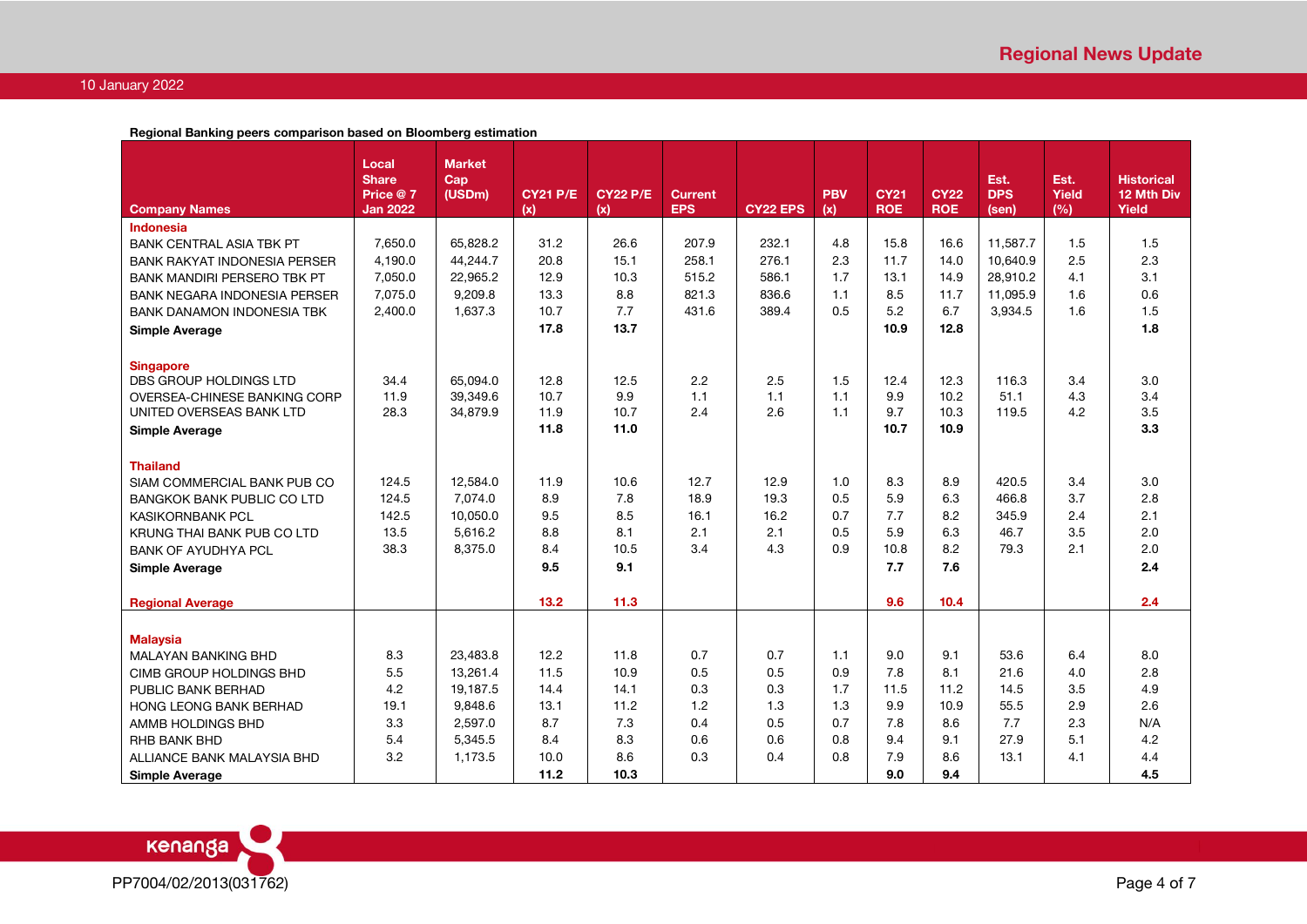**Regional Plantation peers comparison based on Bloomberg estimation**

|                                     | Local<br><b>Share</b>       | <b>Market</b><br>Cap |                       |                       |                              |                 |        |                           |                           | Est.                |                   | <b>Historical</b>          |
|-------------------------------------|-----------------------------|----------------------|-----------------------|-----------------------|------------------------------|-----------------|--------|---------------------------|---------------------------|---------------------|-------------------|----------------------------|
| <b>Company Names</b>                | Price @7<br><b>Jan 2022</b> | (USDm)               | <b>CY21</b><br>P/E(x) | <b>CY22</b><br>P/E(x) | <b>Current</b><br><b>EPS</b> | <b>CY22 EPS</b> | PBV(x) | <b>CY21</b><br><b>ROE</b> | <b>CY22</b><br><b>ROE</b> | <b>DPS</b><br>(sen) | Est.<br>Yield (%) | 12 Mth<br><b>Div Yield</b> |
| Indonesia                           |                             |                      |                       |                       |                              |                 |        |                           |                           |                     |                   |                            |
| ASTRA AGRO LESTARI TBK PT           | 9,950.0                     | 1.336.8              | 8.4                   | 9.0                   | 832.7                        | 317.6           | 1.0    | 11.5                      | 9.6                       | 19.512.3            | 2.0               | 2.6                        |
| PP LONDON SUMATRA INDONES PT        | 1,190.0                     | 566.7                | 7.5                   | 7.9                   | 82.9                         | 36.8            | 0.8    | 11.5                      | 10.0                      | 4,100.0             | 3.4               | 1.7                        |
| SAMPOERNA AGRO TBK PT               | 2,060.0                     | 271.8                | N/A                   | N/A                   | 109.3                        | 66.0            | 0.9    | N/A                       | N/A                       | N/A                 | N/A               | N/A                        |
| <b>EAGLE HIGH PLANTATIONS TBK P</b> | 74.0                        | 162.8                | N/A                   | 74.0                  | N/A                          | N/A             | 1.4    | N/A                       | N/A                       | N/A                 | N/A               | N/A                        |
| <b>BAKRIE SUMATERA PLANTATIO PT</b> | 113.0                       | 19.7                 | N/A                   | N/A                   | N/A                          | N/A             | N/A    | N/A                       | N/A                       | N/A                 | N/A               | N/A                        |
| <b>Simple Average</b>               |                             |                      | 8.0                   | 30.3                  |                              |                 |        | 11.5                      | 9.8                       |                     |                   | 2.1                        |
|                                     |                             |                      |                       |                       |                              |                 |        |                           |                           |                     |                   |                            |
| <b>Singapore</b>                    |                             |                      |                       |                       |                              |                 |        |                           |                           |                     |                   |                            |
| <b>WILMAR INTERNATIONAL LTD</b>     | 4.3                         | 20.146.8             | 12.0                  | 11.7                  | 0.2                          | 0.2             | 1.1    | 8.7                       | 8.5                       | 11.1                | 3.5               | 4.7                        |
| <b>GOLDEN AGRI-RESOURCES LTD</b>    | 0.2                         | 2,293.0              | 5.6                   | 7.2                   | 0.0                          | 0.0             | 0.5    | 9.2                       | 7.0                       | 0.8                 | 4.4               | 4.1                        |
| OLAM INTERNATIONAL LTD              | 1.8                         | 4,762.5              | N/A                   | N/A                   | 0.1                          | 0.2             | 1.1    | N/A                       | N/A                       | N/A                 | N/A               | 4.5                        |
| <b>Simple Average</b>               |                             |                      | 8.8                   | 9.5                   |                              |                 |        | 8.9                       | 7.8                       |                     |                   | 4.4                        |
|                                     |                             |                      |                       |                       |                              |                 |        |                           |                           |                     |                   |                            |
| <b>Regional Average</b>             |                             |                      | 8.4                   | 22.0                  |                              |                 |        | 10.2                      | 8.8                       |                     |                   | 3.5                        |
| <b>Malaysia</b>                     |                             |                      |                       |                       |                              |                 |        |                           |                           |                     |                   |                            |
| SIME DARBY PLANTATION BERHAD        | 3.9                         | 6,474.6              | 11.6                  | 16.3                  | 0.1                          | 0.1             | 1.9    | 15.5                      | 10.8                      | 18.4                | 4.7               | 3.9                        |
| <b>IOI CORP BHD</b>                 | 3.9                         | 5,728.1              | 18.4                  | 20.5                  | 0.2                          | 0.1             | 2.5    | 12.5                      | 11.0                      | 10.7                | 2.8               | 2.7                        |
| KUALA LUMPUR KEPONG BHD             | 22.0                        | 5,624.6              | 15.7                  | 17.9                  | 0.9                          | 0.6             | 2.0    | 12.1                      | 11.0                      | 64.8                | 3.0               | 2.5                        |
| <b>GENTING PLANTATIONS BHD</b>      | 6.8                         | 1,454.0              | 15.1                  | 14.6                  | 0.3                          | 0.2             | 1.2    | 7.8                       | 7.0                       | 22.0                | 3.2               | 3.8                        |
| <b>IJM PLANTATIONS BHD</b>          | N/A                         | 648.7                | 14.1                  | 13.5                  | 0.1                          | 0.0             | 1.8    | 12.9                      | 13.9                      | N/A                 | N/A               | 3.2                        |
| TA ANN HOLDINGS BERHAD              | 3.4                         | 356.9                | 6.7                   | 9.0                   | 0.2                          | 0.1             | 0.9    | 15.8                      | 10.4                      | 31.1                | 9.1               | 8.8                        |
| <b>Simple Average</b>               |                             |                      | 13.6                  | 15.3                  |                              |                 |        | 12.8                      | 10.7                      |                     |                   | 4.2                        |

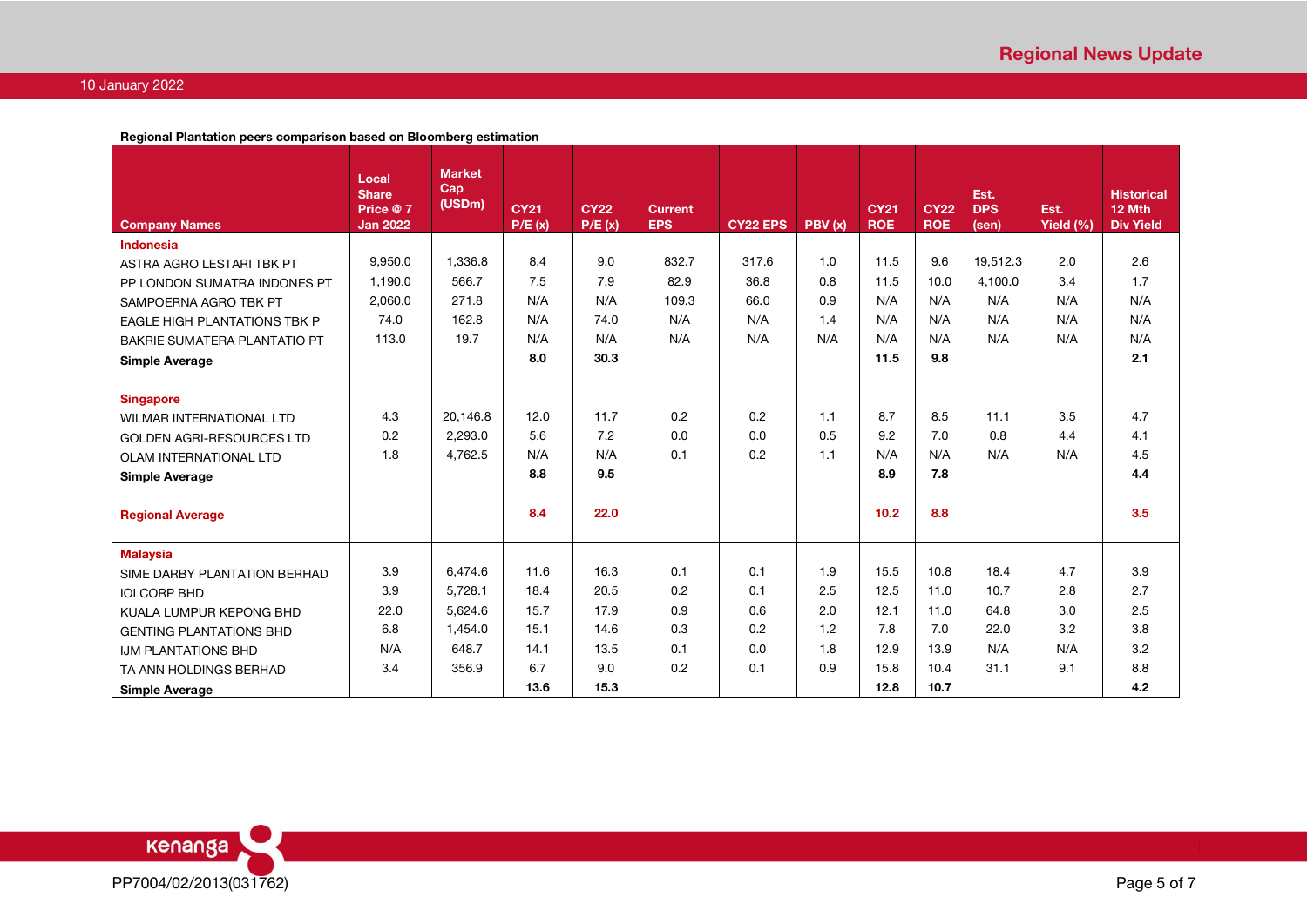**Regional Telco peers comparison based on Bloomberg estimation**

|                              | Local                    | <b>Market</b> |                    |                    |                |             |                  |                  |            |             |             |                 |               |                             |
|------------------------------|--------------------------|---------------|--------------------|--------------------|----------------|-------------|------------------|------------------|------------|-------------|-------------|-----------------|---------------|-----------------------------|
|                              | <b>Share</b><br>Price @7 | Cap<br>(USDm) | <b>CY21</b><br>P/E | <b>CY22</b><br>P/E | <b>Current</b> | <b>CY22</b> | <b>CY21</b>      | <b>CY22</b>      | <b>PBV</b> | <b>CY21</b> | <b>CY22</b> | <b>Est. DPS</b> | Est.<br>Yield | <b>Historical</b><br>12 Mth |
| <b>Company Names</b>         | <b>Jan 2022</b>          |               | (x)                | (x)                | <b>EPS</b>     | <b>EPS</b>  | <b>EV/EBITDA</b> | <b>EV/EBITDA</b> | (x)        | <b>ROE</b>  | <b>ROE</b>  | (sen)           | (%)           | <b>Div Yield</b>            |
| Indonesia                    |                          |               |                    |                    |                |             |                  |                  |            |             |             |                 |               |                             |
| TELEKOMUNIKASI INDONESIA PER | 4,170.0                  | 28,834.9      | 17.5               | 15.9               | 198.0          | 207.9       | 6.3              | 5.9              | 3.9        | 21.7        | 22.3        | 18.153.6        | 4.4           | 4.0                         |
| <b>XL AXIATA TBK PT</b>      | 3,020.0                  | 2,260.8       | 26.4               | 23.2               | 4.1            | 61.3        | 4.7              | 4.4              | 1.6        | 6.1         | 6.9         | 3.119.9         | 1.0           | 1.0                         |
| <b>INDOSAT TBK PT</b>        | 6,300.0                  | 3.545.7       | 37.6               | 26.1               | $-345.6$       | $-242.4$    | 5.3              | 4.4              | 1.9        | 35.3        | 7.5         | 110.833.0       | 17.6          | 27.8                        |
| <b>Simple Average</b>        |                          |               | 27.2               | 21.7               |                |             | 5.4              | 4.9              |            | 21.0        | 12.3        |                 |               | 10.9                        |
|                              |                          |               |                    |                    |                |             |                  |                  |            |             |             |                 |               |                             |
| <b>Singapore</b>             |                          |               |                    |                    |                |             |                  |                  |            |             |             |                 |               |                             |
| SINGAPORE TELECOMMUNICATIONS | 2.3                      | 28,244.7      | 17.1               | 14.1               | 0.2            | 0.2         | 12.5             | 12.0             | 1.4        | 8.2         | 9.5         | 10.2            | 4.4           | 3.0                         |
| <b>STARHUB LTD</b>           | 1.4                      | 1,735.1       | 15.8               | 14.8               | 0.1            | 0.1         | 6.9              | 6.5              | N/A        | 30.0        | 30.0        | 6.4             | 4.7           | 3.7                         |
| M1 LTD                       | N/A                      | N/A           | N/A                | N/A                | 0.1            | 0.1         | N/A              | N/A              | N/A        | 22.6        | N/A         | 9.3             | N/A           | N/A                         |
| <b>Simple Average</b>        |                          |               | 16.4               | 14.5               |                |             | 9.7              | 9.2              |            | 20.3        | 19.8        |                 |               | 3.3                         |
|                              |                          |               |                    |                    |                |             |                  |                  |            |             |             |                 |               |                             |
| <b>Thailand</b>              |                          |               |                    |                    |                |             |                  |                  |            |             |             |                 |               |                             |
| ADVANCED INFO SERVICE PCL    | 221.0                    | 19.563.6      | 24.6               | 22.9               | 10.2           | 10.8        | 8.7              | 8.4              | 8.8        | 33.9        | 33.0        | 707.6           | 3.2           | 3.2                         |
| TOTAL ACCESS COMMUNICATION   | 44.5                     | 3.136.4       | 26.7               | 24.4               | 0.6            | 2.7         | 6.0              | 5.7              | 5.3        | 17.2        | 20.6        | 183.4           | 4.1           | 7.1                         |
| <b>Simple Average</b>        |                          |               | 25.6               | 23.6               |                |             | 7.3              | 7.1              |            | 25.5        | 26.8        |                 |               | 5.2                         |
|                              |                          |               |                    |                    |                |             |                  |                  |            |             |             |                 |               |                             |
| <b>Regional Average</b>      |                          |               | 23.7               | 20.2               |                |             | 7.2              | 6.7              |            | 21.9        | 18.6        |                 |               | 7.1                         |
|                              |                          |               |                    |                    |                |             |                  |                  |            |             |             |                 |               |                             |
| <b>Malaysia</b>              |                          |               |                    |                    |                |             |                  |                  |            |             |             |                 |               |                             |
| <b>MAXIS BHD</b>             | 4.5                      | 8.275.6       | 25.3               | 24.6               | 0.3            | 0.2         | 11.3             | 11.0             | 5.2        | 19.5        | 20.9        | 17.7            | 4.0           | 3.8                         |
| AXIATA GROUP BERHAD          | 3.8                      | 8.371.8       | 29.5               | 26.1               | 0.1            | 0.1         | 5.5              | 5.3              | 2.0        | 6.6         | 7.4         | 9.5             | 2.5           | 2.3                         |
| <b>DIGI.COM BHD</b>          | 4.0                      | 7,353.0       | 26.5               | 25.4               | 0.2            | 0.2         | 12.0             | 11.7             | 48.4       | 192.2       | 193.6       | 14.9            | 3.7           | 3.7                         |
| <b>TELEKOM MALAYSIA BHD</b>  | 5.3                      | 4,788.4       | 17.9               | 17.2               | 0.1            | 0.3         | 6.1              | 5.9              | 2.7        | 15.0        | 14.4        | 15.8            | 3.0           | 2.6                         |
| <b>Simple Average</b>        |                          |               | 24.8               | 23.3               |                |             | 8.7              | 8.5              |            | 58.3        | 59.1        |                 |               | 3.1                         |